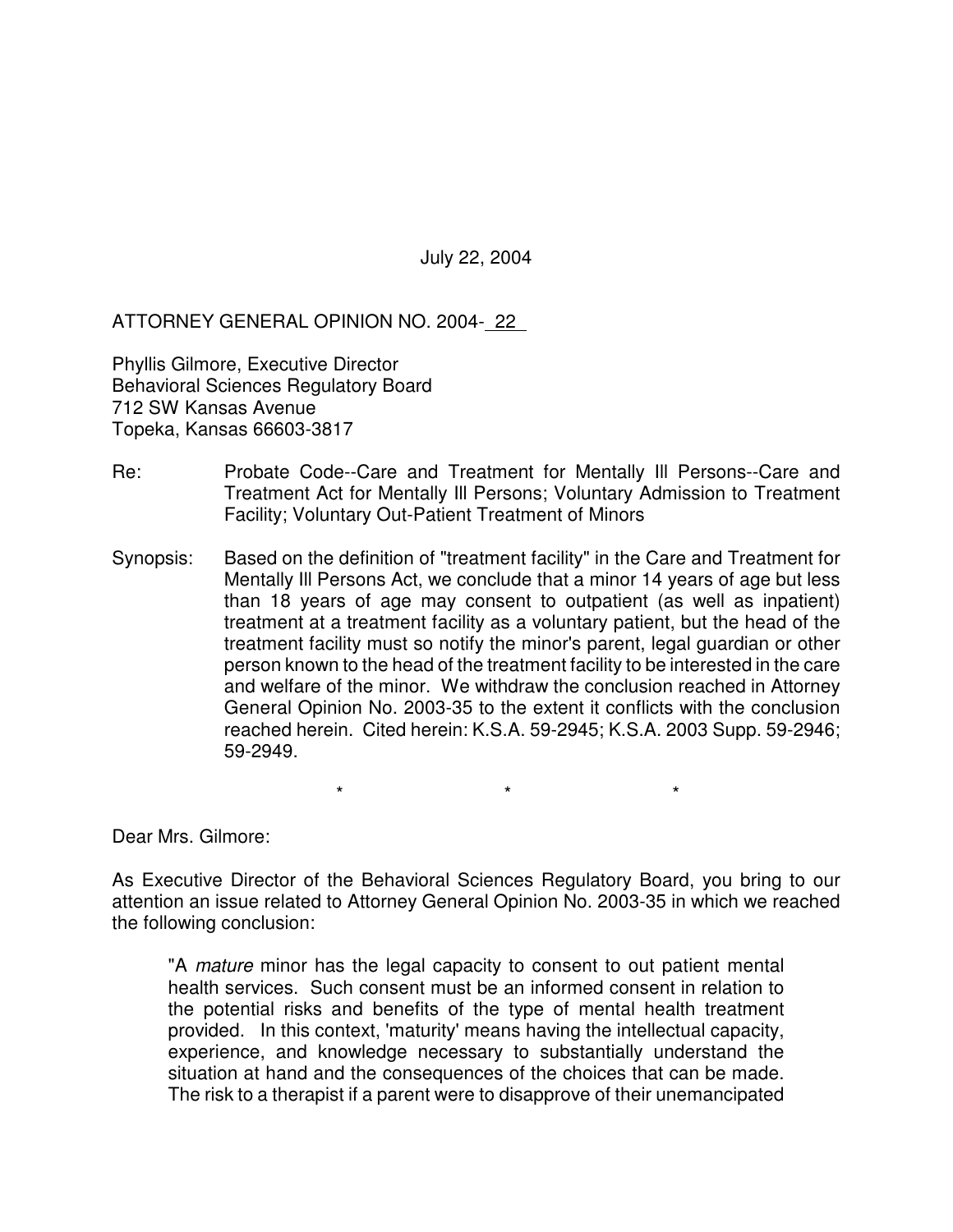Phyllis Gilmore Page 2

> minor accessing out-patient mental health services would be potential liability in a civil law suit, the outcome of which would turn on the court' sevaluation of whether the minor child was sufficiently mature to consent to treatment and whether the consent was sufficiently informed."

In the course of reaching that conclusion we stated:

"While a number of statutes address minor consent laws in Kansas for a variety of contexts, none address the issue of a minor's legal capacity to consent to outpatient mental health services."

We cited a number of statutes in support of that statement, including K.S.A. 2003 Supp. 59-2949 within the Care and Treatment for Mentally III Persons Act.<sup>1</sup> In footnote 2, we referred to that statute as relating only to *inpatient* mental health services. However, you bring to our attention that the meaning of "treatment center" within that Act<sup>2</sup> includes facilities that provide both *inpatient and outpatient* treatment and thus you request clarification of our earlier opinion.

K.S.A. 2003 Supp. 59-2949(b)(2)(B) governs a minor's capacity to consent to outpatient as well as inpatient treatment<sup>3</sup> at a treatment facility in the absence of parental consent. That statute provides:

"Whenever a person who is 14 years of age or older makes written application on their own behalf and is admitted as a voluntary patient, the head of the treatment facility shall promptly *notify* the child' sparent, legal guardian or other person known to the head of the treatment facility to be interested in the care and welfare of the minor of the admittance of that child; . . ." 4

The statute also requires a treatment center to notify such minor' sparent, legal guardian or other person known to the head of the treatment facility to be interested in the care and welfare of the minor of the treatment center's procedures regarding discharge and legal rights of voluntary patients, as well as, in general terms, the types of treatment available. $^5$ 

<sup>1</sup> K.S.A. 59-2945 *et seq*.

<sup>&</sup>lt;sup>2</sup>Pursuant to K.S.A. 59-2946(n) "[t]reatment facility" means "any mental health center or clinic, psychiatric unit of a medical care facility, state psychiatric hospital, psychologist, physician or other institution or person authorized or licensed by law to provide either *inpatient or outpatient* treatment to any patient."

<sup>&</sup>lt;sup>3</sup>" Treatment' means any service intended to promote the mental health of the patient and rendered by a qualified professional, licensed or certified by the state to provide such service as an independent practitioner or under the supervision of such practitioner." K.S.A. 2003 Supp. 59-2946(m).

<sup>&</sup>lt;sup>4</sup>Emphasis added. Additional provisions of this statute relate to requirements of a legal guardian seeking admission of a ward.

<sup>&</sup>lt;sup>5</sup>K.S.A. 2003 Supp. 59-2949(c).